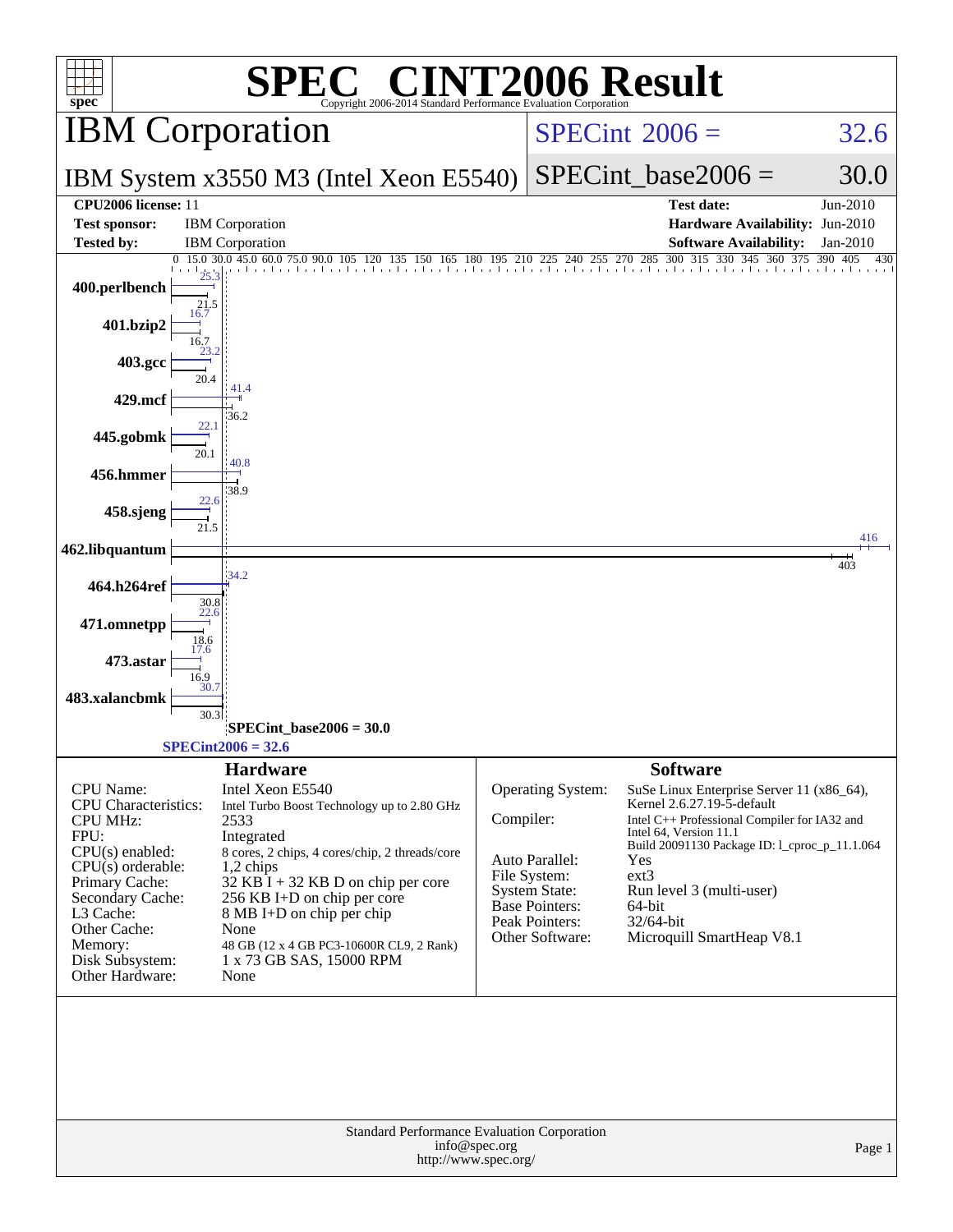

# **[SPEC CINT2006 Result](http://www.spec.org/auto/cpu2006/Docs/result-fields.html#SPECCINT2006Result)**

# IBM Corporation

### $SPECint2006 = 32.6$  $SPECint2006 = 32.6$

IBM System x3550 M3 (Intel Xeon E5540)

 $SPECTnt\_base2006 = 30.0$ 

### **[CPU2006 license:](http://www.spec.org/auto/cpu2006/Docs/result-fields.html#CPU2006license)** 11 **[Test date:](http://www.spec.org/auto/cpu2006/Docs/result-fields.html#Testdate)** Jun-2010

**[Test sponsor:](http://www.spec.org/auto/cpu2006/Docs/result-fields.html#Testsponsor)** IBM Corporation **[Hardware Availability:](http://www.spec.org/auto/cpu2006/Docs/result-fields.html#HardwareAvailability)** Jun-2010 **[Tested by:](http://www.spec.org/auto/cpu2006/Docs/result-fields.html#Testedby)** IBM Corporation **[Software Availability:](http://www.spec.org/auto/cpu2006/Docs/result-fields.html#SoftwareAvailability)** Jan-2010

### **[Results Table](http://www.spec.org/auto/cpu2006/Docs/result-fields.html#ResultsTable)**

|                    |                                                              |              | <b>Base</b>    |       |                |       |                                            |              | <b>Peak</b>    |              |                |              |
|--------------------|--------------------------------------------------------------|--------------|----------------|-------|----------------|-------|--------------------------------------------|--------------|----------------|--------------|----------------|--------------|
| <b>Benchmark</b>   | <b>Seconds</b>                                               | <b>Ratio</b> | <b>Seconds</b> | Ratio | <b>Seconds</b> | Ratio | <b>Seconds</b>                             | <b>Ratio</b> | <b>Seconds</b> | <b>Ratio</b> | <b>Seconds</b> | <b>Ratio</b> |
| $ 400$ .perlbench  | 455                                                          | 21.5         | 456            | 21.4  | 455            | 21.5  | 387                                        | 25.3         | 387            | 25.2         | 386            | 25.3         |
| 401.bzip2          | 579                                                          | 16.7         | 580            | 16.6  | 579            | 16.7  | 577                                        | 16.7         | 578            | 16.7         | 577            | 16.7         |
| $403.\mathrm{gcc}$ | 394                                                          | 20.4         | 393            | 20.5  | <u>394</u>     | 20.4  | 348                                        | 23.2         | 347            | 23.2         | 347            | 23.2         |
| $429$ mcf          | 253                                                          | 36.1         | 252            | 36.2  | 252            | 36.2  | 220                                        | 41.5         | 226            | 40.4         | 220            | 41.4         |
| $445$ .gobmk       | 522                                                          | 20.1         | 521            | 20.1  | 522            | 20.1  | 474                                        | 22.1         | 473            | 22.2         | 474            | 22.1         |
| 456.hmmer          | 240                                                          | 38.8         | 238            | 39.2  | 240            | 38.9  | 229                                        | 40.7         | 229            | 40.8         | 229            | 40.8         |
| $458$ .sjeng       | 567                                                          | 21.4         | 562            | 21.5  | 561            | 21.6  | 535                                        | 22.6         | 534            | 22.6         | 535            | 22.6         |
| 462.libquantum     | 52.6                                                         | 394          | 51.0           | 406   | 51.4           | 403   | 50.4                                       | 411          | 49.8           | 416          | 48.4           | 428          |
| 464.h264ref        | 718                                                          | 30.8         | 718            | 30.8  | 721            | 30.7  | 648                                        | 34.2         | 647            | 34.2         | 647            | 34.2         |
| 471.omnetpp        | 336                                                          | 18.6         | 335            | 18.6  | 335            | 18.6  | 276                                        | 22.6         | 277            | 22.6         | 277            | 22.5         |
| $ 473$ . astar     | 416                                                          | 16.9         | 415            | 16.9  | 416            | 16.9  | 400                                        | 17.6         | 400            | 17.5         | 400            | 17.6         |
| 483.xalancbmk      | 228                                                          | 30.3         | 228            | 30.3  | 227            | 30.4  | 224                                        | 30.7         | 227            | 30.4         | 224            | 30.8         |
|                    | Describe announced in the conduction with the those weakened |              |                |       |                |       | Deld and called to an indicate on a madian |              |                |              |                |              |

Results appear in the [order in which they were run.](http://www.spec.org/auto/cpu2006/Docs/result-fields.html#RunOrder) Bold underlined text [indicates a median measurement.](http://www.spec.org/auto/cpu2006/Docs/result-fields.html#Median)

### **[Platform Notes](http://www.spec.org/auto/cpu2006/Docs/result-fields.html#PlatformNotes)**

 Turbo Mode Enable Turbo Boost set to Traditional CPU C State Enable

### **[General Notes](http://www.spec.org/auto/cpu2006/Docs/result-fields.html#GeneralNotes)**

 Binaries were compiled on SLES 10 with Binutils 2.18.50.0.7.20080502 'ulimit -s unlimited' was used to set the stack size to unlimited prior to run OMP\_NUM\_THREADS set to number of cores KMP\_AFFINITY set to granularity=fine,scatter

### **[Base Compiler Invocation](http://www.spec.org/auto/cpu2006/Docs/result-fields.html#BaseCompilerInvocation)**

[C benchmarks](http://www.spec.org/auto/cpu2006/Docs/result-fields.html#Cbenchmarks): [icc -m64](http://www.spec.org/cpu2006/results/res2010q3/cpu2006-20100621-11837.flags.html#user_CCbase_intel_icc_64bit_f346026e86af2a669e726fe758c88044)

[C++ benchmarks:](http://www.spec.org/auto/cpu2006/Docs/result-fields.html#CXXbenchmarks) [icpc -m64](http://www.spec.org/cpu2006/results/res2010q3/cpu2006-20100621-11837.flags.html#user_CXXbase_intel_icpc_64bit_fc66a5337ce925472a5c54ad6a0de310)

## **[Base Portability Flags](http://www.spec.org/auto/cpu2006/Docs/result-fields.html#BasePortabilityFlags)**

400.perlbench: [-DSPEC\\_CPU\\_LP64](http://www.spec.org/cpu2006/results/res2010q3/cpu2006-20100621-11837.flags.html#b400.perlbench_basePORTABILITY_DSPEC_CPU_LP64) [-DSPEC\\_CPU\\_LINUX\\_X64](http://www.spec.org/cpu2006/results/res2010q3/cpu2006-20100621-11837.flags.html#b400.perlbench_baseCPORTABILITY_DSPEC_CPU_LINUX_X64)

Continued on next page

Standard Performance Evaluation Corporation [info@spec.org](mailto:info@spec.org) <http://www.spec.org/>

Page 2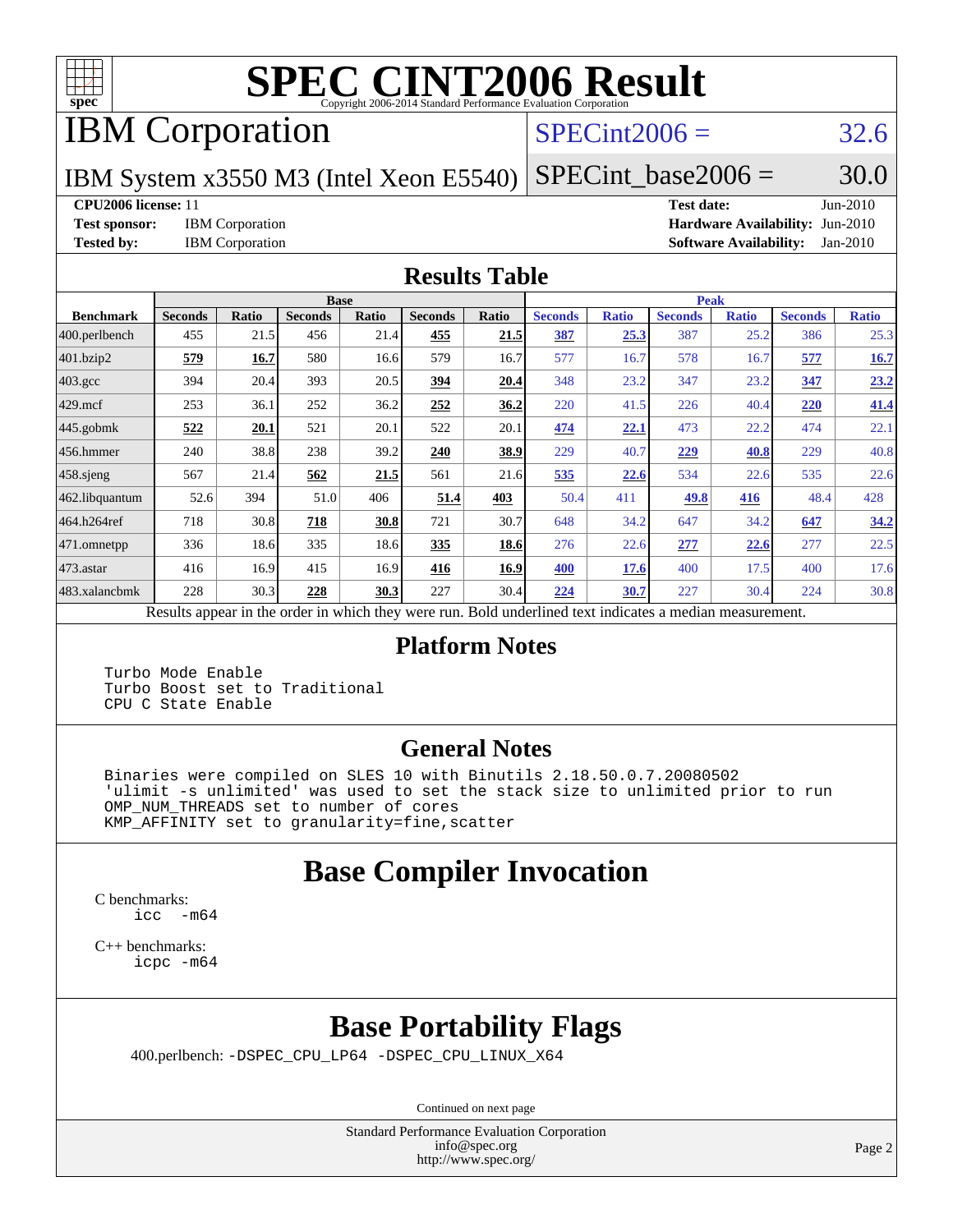

# **[SPEC CINT2006 Result](http://www.spec.org/auto/cpu2006/Docs/result-fields.html#SPECCINT2006Result)**

IBM Corporation

 $SPECint2006 = 32.6$  $SPECint2006 = 32.6$ 

IBM System x3550 M3 (Intel Xeon E5540)  $SPECTnt\_base2006 = 30.0$ 

**[Test sponsor:](http://www.spec.org/auto/cpu2006/Docs/result-fields.html#Testsponsor)** IBM Corporation **[Hardware Availability:](http://www.spec.org/auto/cpu2006/Docs/result-fields.html#HardwareAvailability)** Jun-2010

**[CPU2006 license:](http://www.spec.org/auto/cpu2006/Docs/result-fields.html#CPU2006license)** 11 **[Test date:](http://www.spec.org/auto/cpu2006/Docs/result-fields.html#Testdate)** Jun-2010 **[Tested by:](http://www.spec.org/auto/cpu2006/Docs/result-fields.html#Testedby)** IBM Corporation **[Software Availability:](http://www.spec.org/auto/cpu2006/Docs/result-fields.html#SoftwareAvailability)** Jan-2010

## **[Base Portability Flags \(Continued\)](http://www.spec.org/auto/cpu2006/Docs/result-fields.html#BasePortabilityFlags)**

 401.bzip2: [-DSPEC\\_CPU\\_LP64](http://www.spec.org/cpu2006/results/res2010q3/cpu2006-20100621-11837.flags.html#suite_basePORTABILITY401_bzip2_DSPEC_CPU_LP64) 403.gcc: [-DSPEC\\_CPU\\_LP64](http://www.spec.org/cpu2006/results/res2010q3/cpu2006-20100621-11837.flags.html#suite_basePORTABILITY403_gcc_DSPEC_CPU_LP64) 429.mcf: [-DSPEC\\_CPU\\_LP64](http://www.spec.org/cpu2006/results/res2010q3/cpu2006-20100621-11837.flags.html#suite_basePORTABILITY429_mcf_DSPEC_CPU_LP64) 445.gobmk: [-DSPEC\\_CPU\\_LP64](http://www.spec.org/cpu2006/results/res2010q3/cpu2006-20100621-11837.flags.html#suite_basePORTABILITY445_gobmk_DSPEC_CPU_LP64) 456.hmmer: [-DSPEC\\_CPU\\_LP64](http://www.spec.org/cpu2006/results/res2010q3/cpu2006-20100621-11837.flags.html#suite_basePORTABILITY456_hmmer_DSPEC_CPU_LP64) 458.sjeng: [-DSPEC\\_CPU\\_LP64](http://www.spec.org/cpu2006/results/res2010q3/cpu2006-20100621-11837.flags.html#suite_basePORTABILITY458_sjeng_DSPEC_CPU_LP64) 462.libquantum: [-DSPEC\\_CPU\\_LP64](http://www.spec.org/cpu2006/results/res2010q3/cpu2006-20100621-11837.flags.html#suite_basePORTABILITY462_libquantum_DSPEC_CPU_LP64) [-DSPEC\\_CPU\\_LINUX](http://www.spec.org/cpu2006/results/res2010q3/cpu2006-20100621-11837.flags.html#b462.libquantum_baseCPORTABILITY_DSPEC_CPU_LINUX) 464.h264ref: [-DSPEC\\_CPU\\_LP64](http://www.spec.org/cpu2006/results/res2010q3/cpu2006-20100621-11837.flags.html#suite_basePORTABILITY464_h264ref_DSPEC_CPU_LP64) 471.omnetpp: [-DSPEC\\_CPU\\_LP64](http://www.spec.org/cpu2006/results/res2010q3/cpu2006-20100621-11837.flags.html#suite_basePORTABILITY471_omnetpp_DSPEC_CPU_LP64) 473.astar: [-DSPEC\\_CPU\\_LP64](http://www.spec.org/cpu2006/results/res2010q3/cpu2006-20100621-11837.flags.html#suite_basePORTABILITY473_astar_DSPEC_CPU_LP64) 483.xalancbmk: [-DSPEC\\_CPU\\_LP64](http://www.spec.org/cpu2006/results/res2010q3/cpu2006-20100621-11837.flags.html#suite_basePORTABILITY483_xalancbmk_DSPEC_CPU_LP64) [-DSPEC\\_CPU\\_LINUX](http://www.spec.org/cpu2006/results/res2010q3/cpu2006-20100621-11837.flags.html#b483.xalancbmk_baseCXXPORTABILITY_DSPEC_CPU_LINUX)

### **[Base Optimization Flags](http://www.spec.org/auto/cpu2006/Docs/result-fields.html#BaseOptimizationFlags)**

[C benchmarks](http://www.spec.org/auto/cpu2006/Docs/result-fields.html#Cbenchmarks):

[-xSSE4.2](http://www.spec.org/cpu2006/results/res2010q3/cpu2006-20100621-11837.flags.html#user_CCbase_f-xSSE42_f91528193cf0b216347adb8b939d4107) [-ipo](http://www.spec.org/cpu2006/results/res2010q3/cpu2006-20100621-11837.flags.html#user_CCbase_f-ipo) [-O3](http://www.spec.org/cpu2006/results/res2010q3/cpu2006-20100621-11837.flags.html#user_CCbase_f-O3) [-no-prec-div](http://www.spec.org/cpu2006/results/res2010q3/cpu2006-20100621-11837.flags.html#user_CCbase_f-no-prec-div) [-static](http://www.spec.org/cpu2006/results/res2010q3/cpu2006-20100621-11837.flags.html#user_CCbase_f-static) [-parallel](http://www.spec.org/cpu2006/results/res2010q3/cpu2006-20100621-11837.flags.html#user_CCbase_f-parallel) [-opt-prefetch](http://www.spec.org/cpu2006/results/res2010q3/cpu2006-20100621-11837.flags.html#user_CCbase_f-opt-prefetch)

[C++ benchmarks:](http://www.spec.org/auto/cpu2006/Docs/result-fields.html#CXXbenchmarks)

```
-xSSE4.2 -ipo -O3 -no-prec-div -opt-prefetch -Wl,-z,muldefs
-L/home/cmplr/usr3/alrahate/cpu2006.1.1.ic11.1/libic11.1-64bit -lsmartheap64
```
### **[Base Other Flags](http://www.spec.org/auto/cpu2006/Docs/result-fields.html#BaseOtherFlags)**

[C benchmarks](http://www.spec.org/auto/cpu2006/Docs/result-fields.html#Cbenchmarks):

403.gcc: [-Dalloca=\\_alloca](http://www.spec.org/cpu2006/results/res2010q3/cpu2006-20100621-11837.flags.html#b403.gcc_baseEXTRA_CFLAGS_Dalloca_be3056838c12de2578596ca5467af7f3)

### **[Peak Compiler Invocation](http://www.spec.org/auto/cpu2006/Docs/result-fields.html#PeakCompilerInvocation)**

[C benchmarks \(except as noted below\)](http://www.spec.org/auto/cpu2006/Docs/result-fields.html#Cbenchmarksexceptasnotedbelow): [icc -m64](http://www.spec.org/cpu2006/results/res2010q3/cpu2006-20100621-11837.flags.html#user_CCpeak_intel_icc_64bit_f346026e86af2a669e726fe758c88044)

400.perlbench: [icc -m32](http://www.spec.org/cpu2006/results/res2010q3/cpu2006-20100621-11837.flags.html#user_peakCCLD400_perlbench_intel_icc_32bit_a6a621f8d50482236b970c6ac5f55f93)

429.mcf: [icc -m32](http://www.spec.org/cpu2006/results/res2010q3/cpu2006-20100621-11837.flags.html#user_peakCCLD429_mcf_intel_icc_32bit_a6a621f8d50482236b970c6ac5f55f93)

445.gobmk: [icc -m32](http://www.spec.org/cpu2006/results/res2010q3/cpu2006-20100621-11837.flags.html#user_peakCCLD445_gobmk_intel_icc_32bit_a6a621f8d50482236b970c6ac5f55f93)

464.h264ref: [icc -m32](http://www.spec.org/cpu2006/results/res2010q3/cpu2006-20100621-11837.flags.html#user_peakCCLD464_h264ref_intel_icc_32bit_a6a621f8d50482236b970c6ac5f55f93)

[C++ benchmarks \(except as noted below\):](http://www.spec.org/auto/cpu2006/Docs/result-fields.html#CXXbenchmarksexceptasnotedbelow) [icpc -m32](http://www.spec.org/cpu2006/results/res2010q3/cpu2006-20100621-11837.flags.html#user_CXXpeak_intel_icpc_32bit_4e5a5ef1a53fd332b3c49e69c3330699)

Continued on next page

Standard Performance Evaluation Corporation [info@spec.org](mailto:info@spec.org) <http://www.spec.org/>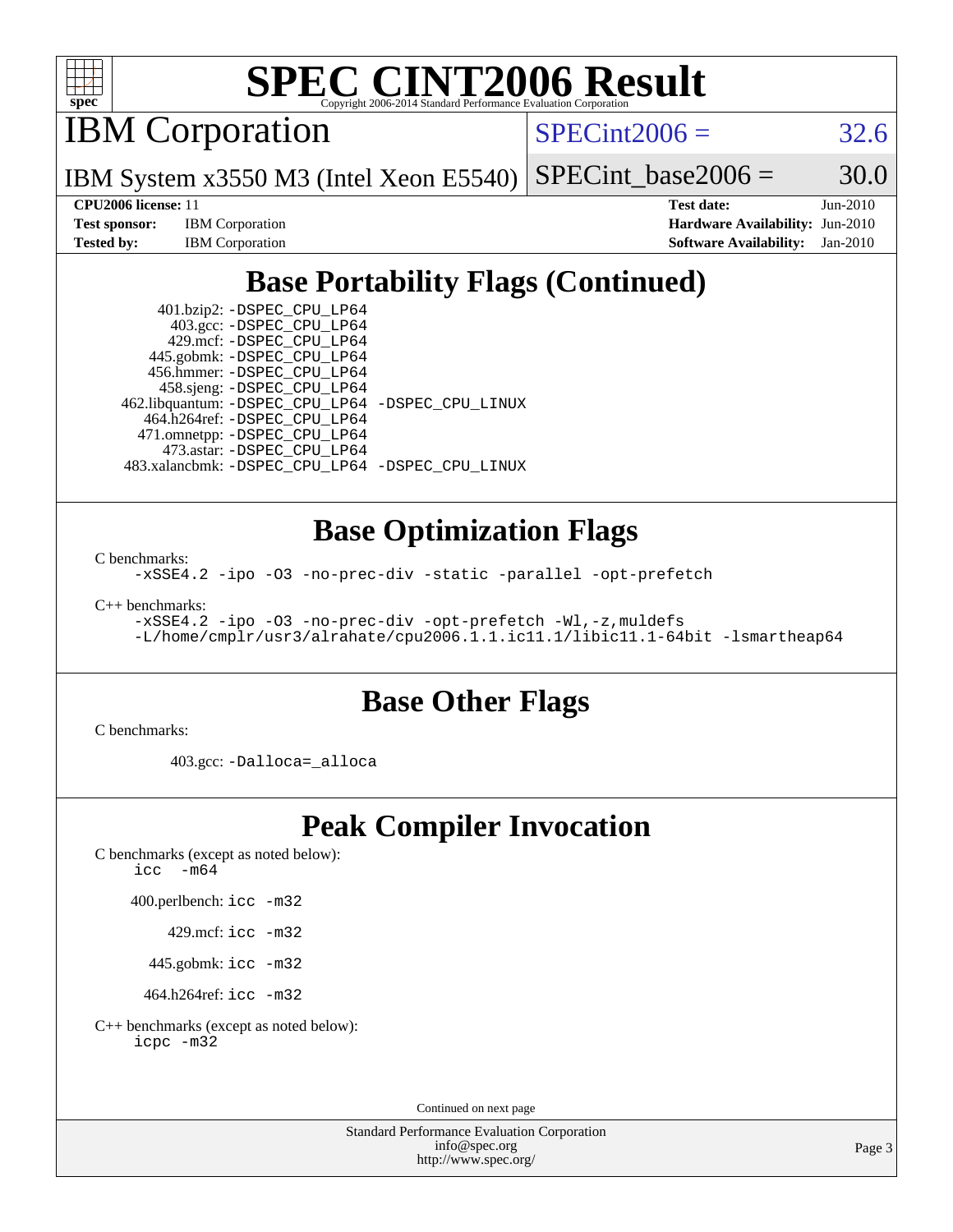

# **[SPEC CINT2006 Result](http://www.spec.org/auto/cpu2006/Docs/result-fields.html#SPECCINT2006Result)**

IBM Corporation

 $SPECint2006 = 32.6$  $SPECint2006 = 32.6$ 

IBM System x3550 M3 (Intel Xeon E5540)  $SPECTnt\_base2006 = 30.0$ 

**[Test sponsor:](http://www.spec.org/auto/cpu2006/Docs/result-fields.html#Testsponsor)** IBM Corporation **[Hardware Availability:](http://www.spec.org/auto/cpu2006/Docs/result-fields.html#HardwareAvailability)** Jun-2010

**[CPU2006 license:](http://www.spec.org/auto/cpu2006/Docs/result-fields.html#CPU2006license)** 11 **[Test date:](http://www.spec.org/auto/cpu2006/Docs/result-fields.html#Testdate)** Jun-2010 **[Tested by:](http://www.spec.org/auto/cpu2006/Docs/result-fields.html#Testedby)** IBM Corporation **[Software Availability:](http://www.spec.org/auto/cpu2006/Docs/result-fields.html#SoftwareAvailability)** Jan-2010

## **[Peak Compiler Invocation \(Continued\)](http://www.spec.org/auto/cpu2006/Docs/result-fields.html#PeakCompilerInvocation)**

473.astar: [icpc -m64](http://www.spec.org/cpu2006/results/res2010q3/cpu2006-20100621-11837.flags.html#user_peakCXXLD473_astar_intel_icpc_64bit_fc66a5337ce925472a5c54ad6a0de310)

### **[Peak Portability Flags](http://www.spec.org/auto/cpu2006/Docs/result-fields.html#PeakPortabilityFlags)**

 400.perlbench: [-DSPEC\\_CPU\\_LINUX\\_IA32](http://www.spec.org/cpu2006/results/res2010q3/cpu2006-20100621-11837.flags.html#b400.perlbench_peakCPORTABILITY_DSPEC_CPU_LINUX_IA32) 401.bzip2: [-DSPEC\\_CPU\\_LP64](http://www.spec.org/cpu2006/results/res2010q3/cpu2006-20100621-11837.flags.html#suite_peakPORTABILITY401_bzip2_DSPEC_CPU_LP64)

 403.gcc: [-DSPEC\\_CPU\\_LP64](http://www.spec.org/cpu2006/results/res2010q3/cpu2006-20100621-11837.flags.html#suite_peakPORTABILITY403_gcc_DSPEC_CPU_LP64) 456.hmmer: [-DSPEC\\_CPU\\_LP64](http://www.spec.org/cpu2006/results/res2010q3/cpu2006-20100621-11837.flags.html#suite_peakPORTABILITY456_hmmer_DSPEC_CPU_LP64) 458.sjeng: [-DSPEC\\_CPU\\_LP64](http://www.spec.org/cpu2006/results/res2010q3/cpu2006-20100621-11837.flags.html#suite_peakPORTABILITY458_sjeng_DSPEC_CPU_LP64) 462.libquantum: [-DSPEC\\_CPU\\_LP64](http://www.spec.org/cpu2006/results/res2010q3/cpu2006-20100621-11837.flags.html#suite_peakPORTABILITY462_libquantum_DSPEC_CPU_LP64) [-DSPEC\\_CPU\\_LINUX](http://www.spec.org/cpu2006/results/res2010q3/cpu2006-20100621-11837.flags.html#b462.libquantum_peakCPORTABILITY_DSPEC_CPU_LINUX) 473.astar: [-DSPEC\\_CPU\\_LP64](http://www.spec.org/cpu2006/results/res2010q3/cpu2006-20100621-11837.flags.html#suite_peakPORTABILITY473_astar_DSPEC_CPU_LP64) 483.xalancbmk: [-DSPEC\\_CPU\\_LINUX](http://www.spec.org/cpu2006/results/res2010q3/cpu2006-20100621-11837.flags.html#b483.xalancbmk_peakCXXPORTABILITY_DSPEC_CPU_LINUX)

### **[Peak Optimization Flags](http://www.spec.org/auto/cpu2006/Docs/result-fields.html#PeakOptimizationFlags)**

[C benchmarks](http://www.spec.org/auto/cpu2006/Docs/result-fields.html#Cbenchmarks):

 400.perlbench: [-xSSE4.2](http://www.spec.org/cpu2006/results/res2010q3/cpu2006-20100621-11837.flags.html#user_peakPASS2_CFLAGSPASS2_LDCFLAGS400_perlbench_f-xSSE42_f91528193cf0b216347adb8b939d4107)(pass 2) [-prof-gen](http://www.spec.org/cpu2006/results/res2010q3/cpu2006-20100621-11837.flags.html#user_peakPASS1_CFLAGSPASS1_LDCFLAGS400_perlbench_prof_gen_e43856698f6ca7b7e442dfd80e94a8fc)(pass 1) [-ipo](http://www.spec.org/cpu2006/results/res2010q3/cpu2006-20100621-11837.flags.html#user_peakPASS2_CFLAGSPASS2_LDCFLAGS400_perlbench_f-ipo)(pass 2) [-O3](http://www.spec.org/cpu2006/results/res2010q3/cpu2006-20100621-11837.flags.html#user_peakPASS2_CFLAGSPASS2_LDCFLAGS400_perlbench_f-O3)(pass 2) [-no-prec-div](http://www.spec.org/cpu2006/results/res2010q3/cpu2006-20100621-11837.flags.html#user_peakPASS2_CFLAGSPASS2_LDCFLAGS400_perlbench_f-no-prec-div)(pass 2) [-static](http://www.spec.org/cpu2006/results/res2010q3/cpu2006-20100621-11837.flags.html#user_peakPASS2_CFLAGSPASS2_LDCFLAGS400_perlbench_f-static)(pass 2) [-prof-use](http://www.spec.org/cpu2006/results/res2010q3/cpu2006-20100621-11837.flags.html#user_peakPASS2_CFLAGSPASS2_LDCFLAGS400_perlbench_prof_use_bccf7792157ff70d64e32fe3e1250b55)(pass 2) [-ansi-alias](http://www.spec.org/cpu2006/results/res2010q3/cpu2006-20100621-11837.flags.html#user_peakCOPTIMIZE400_perlbench_f-ansi-alias) [-opt-prefetch](http://www.spec.org/cpu2006/results/res2010q3/cpu2006-20100621-11837.flags.html#user_peakCOPTIMIZE400_perlbench_f-opt-prefetch) 401.bzip2: [-xSSE4.2](http://www.spec.org/cpu2006/results/res2010q3/cpu2006-20100621-11837.flags.html#user_peakPASS2_CFLAGSPASS2_LDCFLAGS401_bzip2_f-xSSE42_f91528193cf0b216347adb8b939d4107)(pass 2) [-prof-gen](http://www.spec.org/cpu2006/results/res2010q3/cpu2006-20100621-11837.flags.html#user_peakPASS1_CFLAGSPASS1_LDCFLAGS401_bzip2_prof_gen_e43856698f6ca7b7e442dfd80e94a8fc)(pass 1) [-ipo](http://www.spec.org/cpu2006/results/res2010q3/cpu2006-20100621-11837.flags.html#user_peakPASS2_CFLAGSPASS2_LDCFLAGS401_bzip2_f-ipo)(pass 2) [-O3](http://www.spec.org/cpu2006/results/res2010q3/cpu2006-20100621-11837.flags.html#user_peakPASS2_CFLAGSPASS2_LDCFLAGS401_bzip2_f-O3)(pass 2) [-no-prec-div](http://www.spec.org/cpu2006/results/res2010q3/cpu2006-20100621-11837.flags.html#user_peakCOPTIMIZEPASS2_CFLAGSPASS2_LDCFLAGS401_bzip2_f-no-prec-div) [-static](http://www.spec.org/cpu2006/results/res2010q3/cpu2006-20100621-11837.flags.html#user_peakPASS2_CFLAGSPASS2_LDCFLAGS401_bzip2_f-static)(pass 2) [-prof-use](http://www.spec.org/cpu2006/results/res2010q3/cpu2006-20100621-11837.flags.html#user_peakPASS2_CFLAGSPASS2_LDCFLAGS401_bzip2_prof_use_bccf7792157ff70d64e32fe3e1250b55)(pass 2) [-auto-ilp32](http://www.spec.org/cpu2006/results/res2010q3/cpu2006-20100621-11837.flags.html#user_peakCOPTIMIZE401_bzip2_f-auto-ilp32) [-opt-prefetch](http://www.spec.org/cpu2006/results/res2010q3/cpu2006-20100621-11837.flags.html#user_peakCOPTIMIZE401_bzip2_f-opt-prefetch) [-ansi-alias](http://www.spec.org/cpu2006/results/res2010q3/cpu2006-20100621-11837.flags.html#user_peakCOPTIMIZE401_bzip2_f-ansi-alias) 403.gcc: [-xSSE4.2](http://www.spec.org/cpu2006/results/res2010q3/cpu2006-20100621-11837.flags.html#user_peakCOPTIMIZE403_gcc_f-xSSE42_f91528193cf0b216347adb8b939d4107) [-ipo](http://www.spec.org/cpu2006/results/res2010q3/cpu2006-20100621-11837.flags.html#user_peakCOPTIMIZE403_gcc_f-ipo) [-O3](http://www.spec.org/cpu2006/results/res2010q3/cpu2006-20100621-11837.flags.html#user_peakCOPTIMIZE403_gcc_f-O3) [-no-prec-div](http://www.spec.org/cpu2006/results/res2010q3/cpu2006-20100621-11837.flags.html#user_peakCOPTIMIZE403_gcc_f-no-prec-div) [-static](http://www.spec.org/cpu2006/results/res2010q3/cpu2006-20100621-11837.flags.html#user_peakCOPTIMIZE403_gcc_f-static) [-inline-calloc](http://www.spec.org/cpu2006/results/res2010q3/cpu2006-20100621-11837.flags.html#user_peakCOPTIMIZE403_gcc_f-inline-calloc) [-opt-malloc-options=3](http://www.spec.org/cpu2006/results/res2010q3/cpu2006-20100621-11837.flags.html#user_peakCOPTIMIZE403_gcc_f-opt-malloc-options_13ab9b803cf986b4ee62f0a5998c2238) [-auto-ilp32](http://www.spec.org/cpu2006/results/res2010q3/cpu2006-20100621-11837.flags.html#user_peakCOPTIMIZE403_gcc_f-auto-ilp32) 429.mcf: [-xSSE4.2](http://www.spec.org/cpu2006/results/res2010q3/cpu2006-20100621-11837.flags.html#user_peakCOPTIMIZE429_mcf_f-xSSE42_f91528193cf0b216347adb8b939d4107) [-ipo](http://www.spec.org/cpu2006/results/res2010q3/cpu2006-20100621-11837.flags.html#user_peakCOPTIMIZE429_mcf_f-ipo) [-O3](http://www.spec.org/cpu2006/results/res2010q3/cpu2006-20100621-11837.flags.html#user_peakCOPTIMIZE429_mcf_f-O3) [-no-prec-div](http://www.spec.org/cpu2006/results/res2010q3/cpu2006-20100621-11837.flags.html#user_peakCOPTIMIZE429_mcf_f-no-prec-div) [-static](http://www.spec.org/cpu2006/results/res2010q3/cpu2006-20100621-11837.flags.html#user_peakCOPTIMIZE429_mcf_f-static) [-opt-prefetch](http://www.spec.org/cpu2006/results/res2010q3/cpu2006-20100621-11837.flags.html#user_peakCOPTIMIZE429_mcf_f-opt-prefetch) 445.gobmk: [-xSSE4.2](http://www.spec.org/cpu2006/results/res2010q3/cpu2006-20100621-11837.flags.html#user_peakPASS2_CFLAGSPASS2_LDCFLAGS445_gobmk_f-xSSE42_f91528193cf0b216347adb8b939d4107)(pass 2) [-prof-gen](http://www.spec.org/cpu2006/results/res2010q3/cpu2006-20100621-11837.flags.html#user_peakPASS1_CFLAGSPASS1_LDCFLAGS445_gobmk_prof_gen_e43856698f6ca7b7e442dfd80e94a8fc)(pass 1) [-prof-use](http://www.spec.org/cpu2006/results/res2010q3/cpu2006-20100621-11837.flags.html#user_peakPASS2_CFLAGSPASS2_LDCFLAGS445_gobmk_prof_use_bccf7792157ff70d64e32fe3e1250b55)(pass 2) [-O2](http://www.spec.org/cpu2006/results/res2010q3/cpu2006-20100621-11837.flags.html#user_peakCOPTIMIZE445_gobmk_f-O2) [-ipo](http://www.spec.org/cpu2006/results/res2010q3/cpu2006-20100621-11837.flags.html#user_peakCOPTIMIZE445_gobmk_f-ipo) [-no-prec-div](http://www.spec.org/cpu2006/results/res2010q3/cpu2006-20100621-11837.flags.html#user_peakCOPTIMIZE445_gobmk_f-no-prec-div) [-ansi-alias](http://www.spec.org/cpu2006/results/res2010q3/cpu2006-20100621-11837.flags.html#user_peakCOPTIMIZE445_gobmk_f-ansi-alias) 456.hmmer: [-xSSE4.2](http://www.spec.org/cpu2006/results/res2010q3/cpu2006-20100621-11837.flags.html#user_peakCOPTIMIZE456_hmmer_f-xSSE42_f91528193cf0b216347adb8b939d4107) [-ipo](http://www.spec.org/cpu2006/results/res2010q3/cpu2006-20100621-11837.flags.html#user_peakCOPTIMIZE456_hmmer_f-ipo) [-O3](http://www.spec.org/cpu2006/results/res2010q3/cpu2006-20100621-11837.flags.html#user_peakCOPTIMIZE456_hmmer_f-O3) [-no-prec-div](http://www.spec.org/cpu2006/results/res2010q3/cpu2006-20100621-11837.flags.html#user_peakCOPTIMIZE456_hmmer_f-no-prec-div) [-static](http://www.spec.org/cpu2006/results/res2010q3/cpu2006-20100621-11837.flags.html#user_peakCOPTIMIZE456_hmmer_f-static) [-unroll2](http://www.spec.org/cpu2006/results/res2010q3/cpu2006-20100621-11837.flags.html#user_peakCOPTIMIZE456_hmmer_f-unroll_784dae83bebfb236979b41d2422d7ec2) [-ansi-alias](http://www.spec.org/cpu2006/results/res2010q3/cpu2006-20100621-11837.flags.html#user_peakCOPTIMIZE456_hmmer_f-ansi-alias) [-auto-ilp32](http://www.spec.org/cpu2006/results/res2010q3/cpu2006-20100621-11837.flags.html#user_peakCOPTIMIZE456_hmmer_f-auto-ilp32) 458.sjeng: [-xSSE4.2](http://www.spec.org/cpu2006/results/res2010q3/cpu2006-20100621-11837.flags.html#user_peakPASS2_CFLAGSPASS2_LDCFLAGS458_sjeng_f-xSSE42_f91528193cf0b216347adb8b939d4107)(pass 2) [-prof-gen](http://www.spec.org/cpu2006/results/res2010q3/cpu2006-20100621-11837.flags.html#user_peakPASS1_CFLAGSPASS1_LDCFLAGS458_sjeng_prof_gen_e43856698f6ca7b7e442dfd80e94a8fc)(pass 1) [-ipo](http://www.spec.org/cpu2006/results/res2010q3/cpu2006-20100621-11837.flags.html#user_peakPASS2_CFLAGSPASS2_LDCFLAGS458_sjeng_f-ipo)(pass 2) [-O3](http://www.spec.org/cpu2006/results/res2010q3/cpu2006-20100621-11837.flags.html#user_peakPASS2_CFLAGSPASS2_LDCFLAGS458_sjeng_f-O3)(pass 2) [-no-prec-div](http://www.spec.org/cpu2006/results/res2010q3/cpu2006-20100621-11837.flags.html#user_peakPASS2_CFLAGSPASS2_LDCFLAGS458_sjeng_f-no-prec-div)(pass 2) [-static](http://www.spec.org/cpu2006/results/res2010q3/cpu2006-20100621-11837.flags.html#user_peakPASS2_CFLAGSPASS2_LDCFLAGS458_sjeng_f-static)(pass 2) [-prof-use](http://www.spec.org/cpu2006/results/res2010q3/cpu2006-20100621-11837.flags.html#user_peakPASS2_CFLAGSPASS2_LDCFLAGS458_sjeng_prof_use_bccf7792157ff70d64e32fe3e1250b55)(pass 2) [-unroll4](http://www.spec.org/cpu2006/results/res2010q3/cpu2006-20100621-11837.flags.html#user_peakCOPTIMIZE458_sjeng_f-unroll_4e5e4ed65b7fd20bdcd365bec371b81f) 462.libquantum: [-xSSE4.2](http://www.spec.org/cpu2006/results/res2010q3/cpu2006-20100621-11837.flags.html#user_peakCOPTIMIZE462_libquantum_f-xSSE42_f91528193cf0b216347adb8b939d4107) [-ipo](http://www.spec.org/cpu2006/results/res2010q3/cpu2006-20100621-11837.flags.html#user_peakCOPTIMIZE462_libquantum_f-ipo) [-O3](http://www.spec.org/cpu2006/results/res2010q3/cpu2006-20100621-11837.flags.html#user_peakCOPTIMIZE462_libquantum_f-O3) [-no-prec-div](http://www.spec.org/cpu2006/results/res2010q3/cpu2006-20100621-11837.flags.html#user_peakCOPTIMIZE462_libquantum_f-no-prec-div) [-static](http://www.spec.org/cpu2006/results/res2010q3/cpu2006-20100621-11837.flags.html#user_peakCOPTIMIZE462_libquantum_f-static) [-parallel](http://www.spec.org/cpu2006/results/res2010q3/cpu2006-20100621-11837.flags.html#user_peakCOPTIMIZE462_libquantum_f-parallel) [-opt-prefetch](http://www.spec.org/cpu2006/results/res2010q3/cpu2006-20100621-11837.flags.html#user_peakCOPTIMIZE462_libquantum_f-opt-prefetch) [-par-schedule-static=32768](http://www.spec.org/cpu2006/results/res2010q3/cpu2006-20100621-11837.flags.html#user_peakCOPTIMIZE462_libquantum_f-par-schedule_9386bcd99ba64e99ee01d1aafefddd14) [-ansi-alias](http://www.spec.org/cpu2006/results/res2010q3/cpu2006-20100621-11837.flags.html#user_peakCOPTIMIZE462_libquantum_f-ansi-alias) 464.h264ref: [-xSSE4.2](http://www.spec.org/cpu2006/results/res2010q3/cpu2006-20100621-11837.flags.html#user_peakPASS2_CFLAGSPASS2_LDCFLAGS464_h264ref_f-xSSE42_f91528193cf0b216347adb8b939d4107)(pass 2) [-prof-gen](http://www.spec.org/cpu2006/results/res2010q3/cpu2006-20100621-11837.flags.html#user_peakPASS1_CFLAGSPASS1_LDCFLAGS464_h264ref_prof_gen_e43856698f6ca7b7e442dfd80e94a8fc)(pass 1) [-ipo](http://www.spec.org/cpu2006/results/res2010q3/cpu2006-20100621-11837.flags.html#user_peakPASS2_CFLAGSPASS2_LDCFLAGS464_h264ref_f-ipo)(pass 2) [-O3](http://www.spec.org/cpu2006/results/res2010q3/cpu2006-20100621-11837.flags.html#user_peakPASS2_CFLAGSPASS2_LDCFLAGS464_h264ref_f-O3)(pass 2) [-no-prec-div](http://www.spec.org/cpu2006/results/res2010q3/cpu2006-20100621-11837.flags.html#user_peakPASS2_CFLAGSPASS2_LDCFLAGS464_h264ref_f-no-prec-div)(pass 2) [-static](http://www.spec.org/cpu2006/results/res2010q3/cpu2006-20100621-11837.flags.html#user_peakPASS2_CFLAGSPASS2_LDCFLAGS464_h264ref_f-static)(pass 2) [-prof-use](http://www.spec.org/cpu2006/results/res2010q3/cpu2006-20100621-11837.flags.html#user_peakPASS2_CFLAGSPASS2_LDCFLAGS464_h264ref_prof_use_bccf7792157ff70d64e32fe3e1250b55)(pass 2) [-unroll2](http://www.spec.org/cpu2006/results/res2010q3/cpu2006-20100621-11837.flags.html#user_peakCOPTIMIZE464_h264ref_f-unroll_784dae83bebfb236979b41d2422d7ec2) [-ansi-alias](http://www.spec.org/cpu2006/results/res2010q3/cpu2006-20100621-11837.flags.html#user_peakCOPTIMIZE464_h264ref_f-ansi-alias)

Continued on next page

Standard Performance Evaluation Corporation [info@spec.org](mailto:info@spec.org) <http://www.spec.org/>